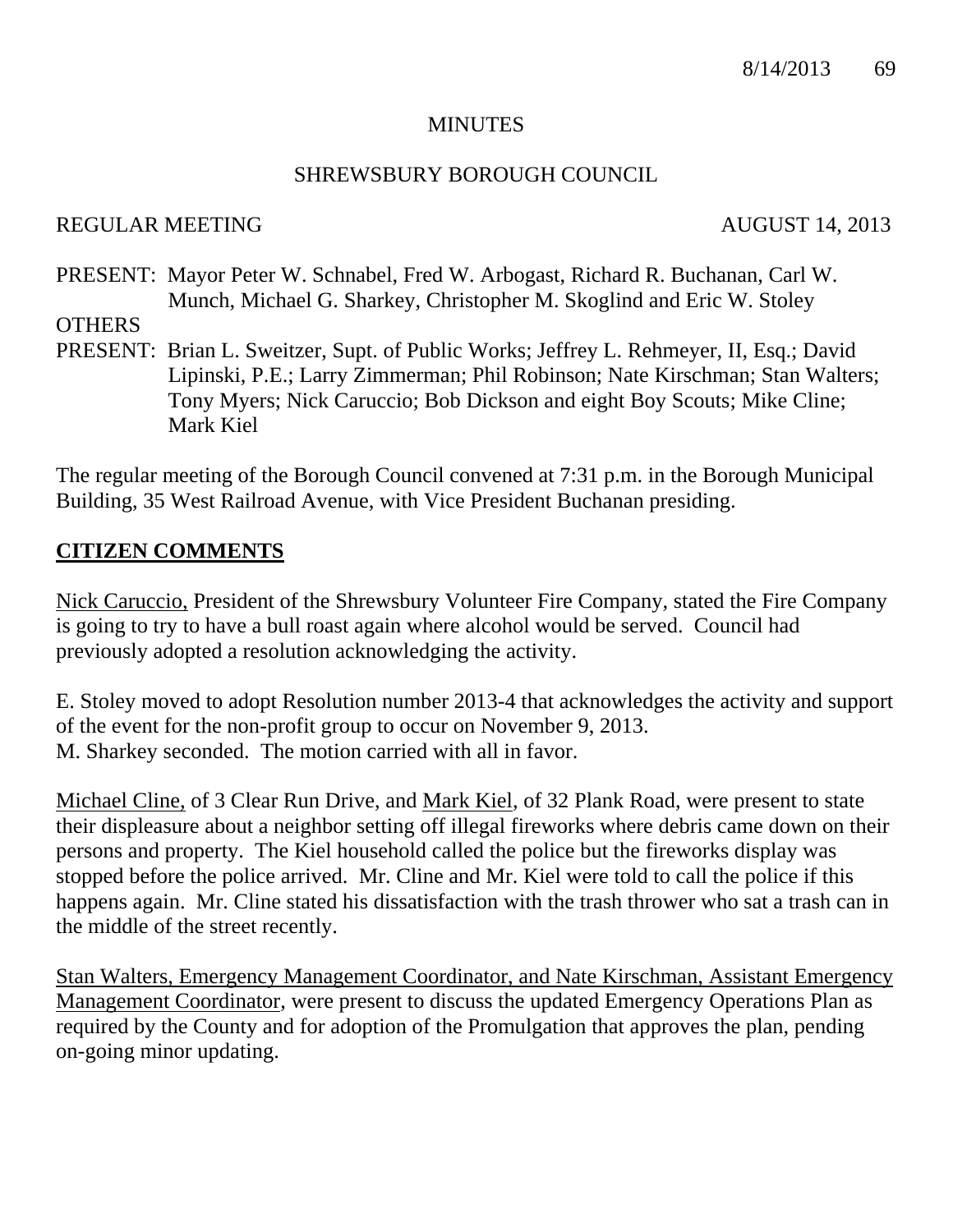E. Stoley moved to approve the Emergency Operations Plan and Promulgation subject to minor on-going updates from time to time.

C. Munch seconded. The motion carried with all in favor.

# **APPROVAL OF MINUTES**

The minutes of the July 10, 2013, meeting were approved by unanimous consent by those who were at the meeting.

# **APPROVAL OF EXPENDITURES AND REPORT OF ACCOUNTS**

C. Skoglind moved to approve the July expenditures and report of accounts. M. Sharkey seconded. The motion carried with all in favor.

# **BILL LIST**

The bill list for July was presented: General account: check numbers 11767 thru 11822; Water account: check numbers 4998 thru 5012; Sewer account: check numbers 4666 thru 4688; Highway Aid: check number 874.

- C. Skoglind moved to approve the July bill list.
- E. Stoley seconded. The motion carried with all in favor.

# **PAYROLL REGISTER**

- C. Skoglind moved to approve the July 8 and 22 payroll registers.
- C. Munch seconded. The motion carried with all in favor.

# **SUBDIVISION AND LAND DEVELOPMENT BUSINESS**

## Heathcote Glen II Re-Approval of Final Plan

This plan approval was rescinded at the February meeting for failure to obtain bonding and payment outstanding fees. The plan was re-filed on June 28 for final approval and action must be taken by the October meeting. Most of the improvements are completed with inspections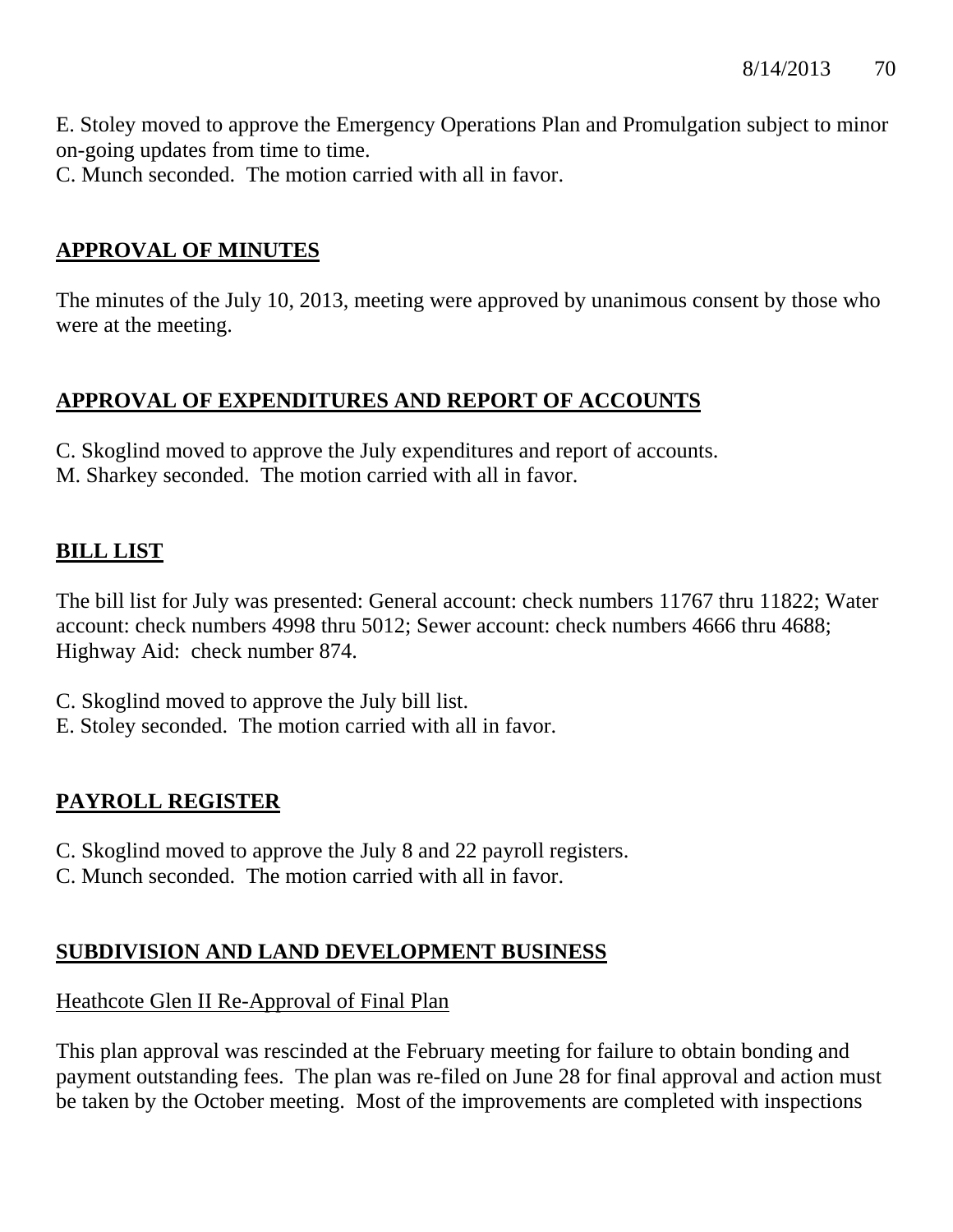being done by both the Borough and the Township. The estimated remaining work of the top coat on the roadway is \$14,105.00 and the basin conversion is \$10,010.00. Phil stated he can get a cash bond in about a week's time. There were two waivers approved previously: number and location of concrete monuments and sidewalks.

E. Stoley moved to re-approve the two waivers for this plan, from section 601(c) placement and location of two (2) concrete markers; and from section 603 waiving the requirement for curbs, gutters, and sidewalks.

C. Skoglind seconded. The motion carried with one no vote, M. Sharkey opposed.

E. Stoley moved to re-approve the final Heathcote Glen II plan with the condition that a bond be in place as set by the Borough Engineer by October 9, 2013. C. Skoglind seconded. The motion carried with one no vote, M. Sharkey opposed.

## Adoption of Phase I of Ascot Drive

The final coat was put in place recently but the deadline for adoption in order to receive liquid fuels funds is September 1 each year. Eng. Holley's office is preparing the centerline description needed for the ordinance. Since the deadline was not met, Council may enter into an agreement with Phil to plow and cinder the road this winter for payment by Phil of the amount of monies the Borough would have received from liquid fuels monies.

# **Southern Regional Police Commission** – Mayor Schnabel

Mayor Schnabel highlighted the June police report and stated residents can sign up on the police department's website for news releases. The Committee will be making a presentation at the August 20 meeting relating to the possible joining of Stewartstown Borough. There will be public meeting at the Eureka Fire Hall in Stewartstown on August 27. Both meetings start at 7:00 p.m.

Mayor Schnabel left the meeting at 8:35 p.m.

# **Codes Enforcement** –

# Dog Kennel on Kratz Road

The same gentleman who complained last year about the dogs barking at the kennel voiced another complaint recently. Keith checked the complaint by visiting the kennel a few times and found the kennel to again be operating as per the zoning hearing board decisions. The new gravel driveway mentioned in the complaint was an existing gravel driveway(Keith viewed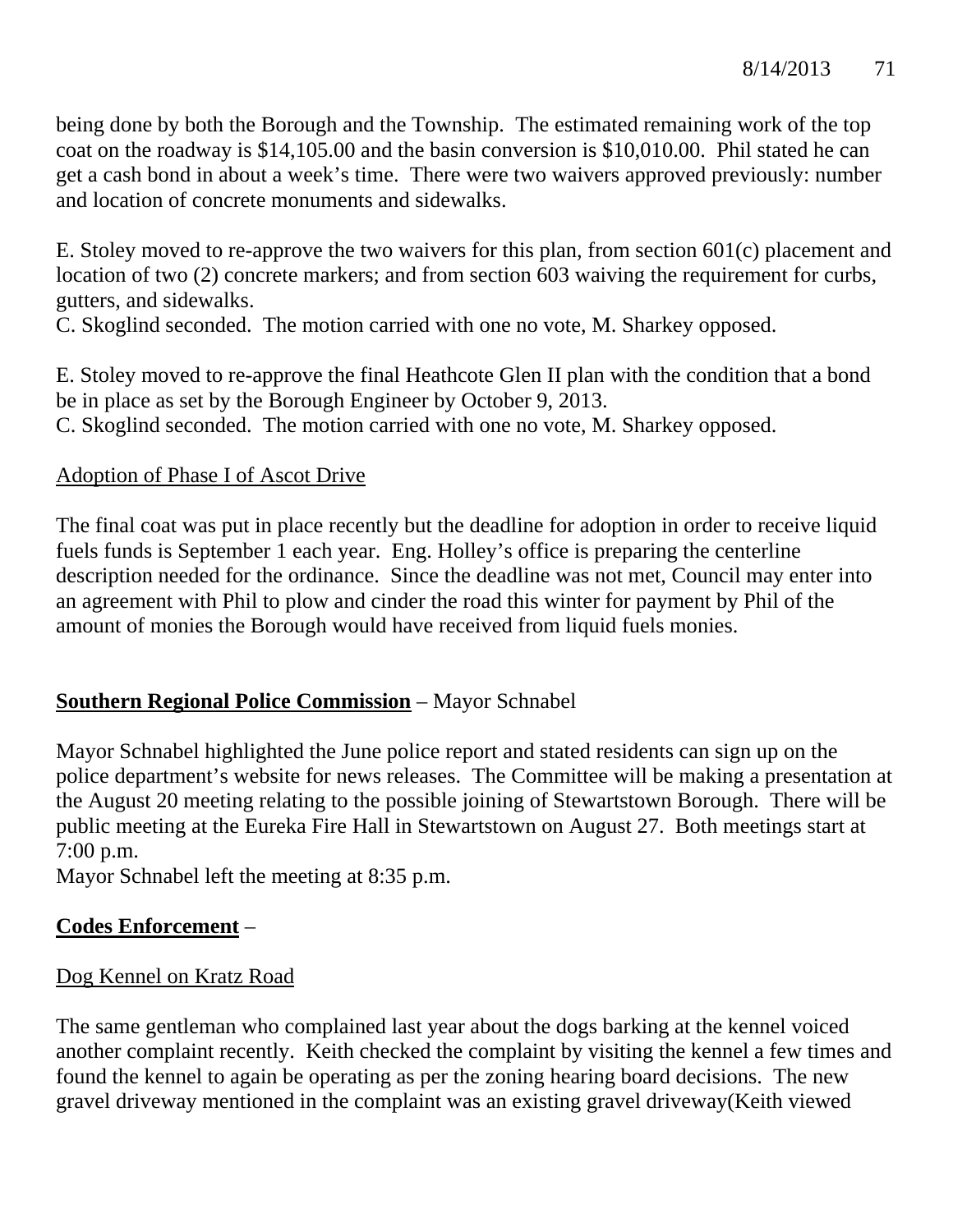aerial photos) to which the owner applied fresh gravel. E. Stoley stated he visited the area four times and heard a dog bark once and two dogs barking in response but the other times it was quiet.

# **Water & Sewer** – Brian L. Sweitzer

## Mason Dixon Restaurant and Rutter's Grease Issues

The sewer lateral for the Mason Dixon Restaurant and the Rutter's Store is filled with grease similar to the New China Restaurant's line. The Mason Dixon/Rutter's line was in violation in 2009 as the second offense. The Market Square Shopping Center was not fined as it was contracting with Kline's Services for increased maintenance. The third offense calls for a \$1,000.00 fine plus the cost to clean the laterals and mains. Kline's Services is still cleaning out the grease trap but is not producing results.

E. Stoley moved that the shopping center be fined \$1,000.00 for the third offense plus the costs of cleanup.

M. Sharkey seconded. The motion carried with all in favor.

## New China Restaurant Grease Violation

The Market Square Shopping Center paid the fine and the costs for the recent grease violation. The restaurant is investigating a larger, 500 gallon outside grease trap. They currently have a grease Dumpster.

## Blouse Well SRBC Test

The 72-hour pump test was begun this past Monday but had to be stopped because almost two inches of rain fell on Tuesday. The SRBC will review the records for the 24 hours of testing.

## Deer Creek Pump Replacement

Deer Creek motor number one is leaking between the shaft and seal. The shaft has been machined several times due to wear and tear. The only correction is to replace the pump and impeller for \$22,554.00. This is an emergency repair and does not have to be placed out for bids. The station cannot operate with one pump. This is considered a capital improvement.

## SCADA and Radio Communications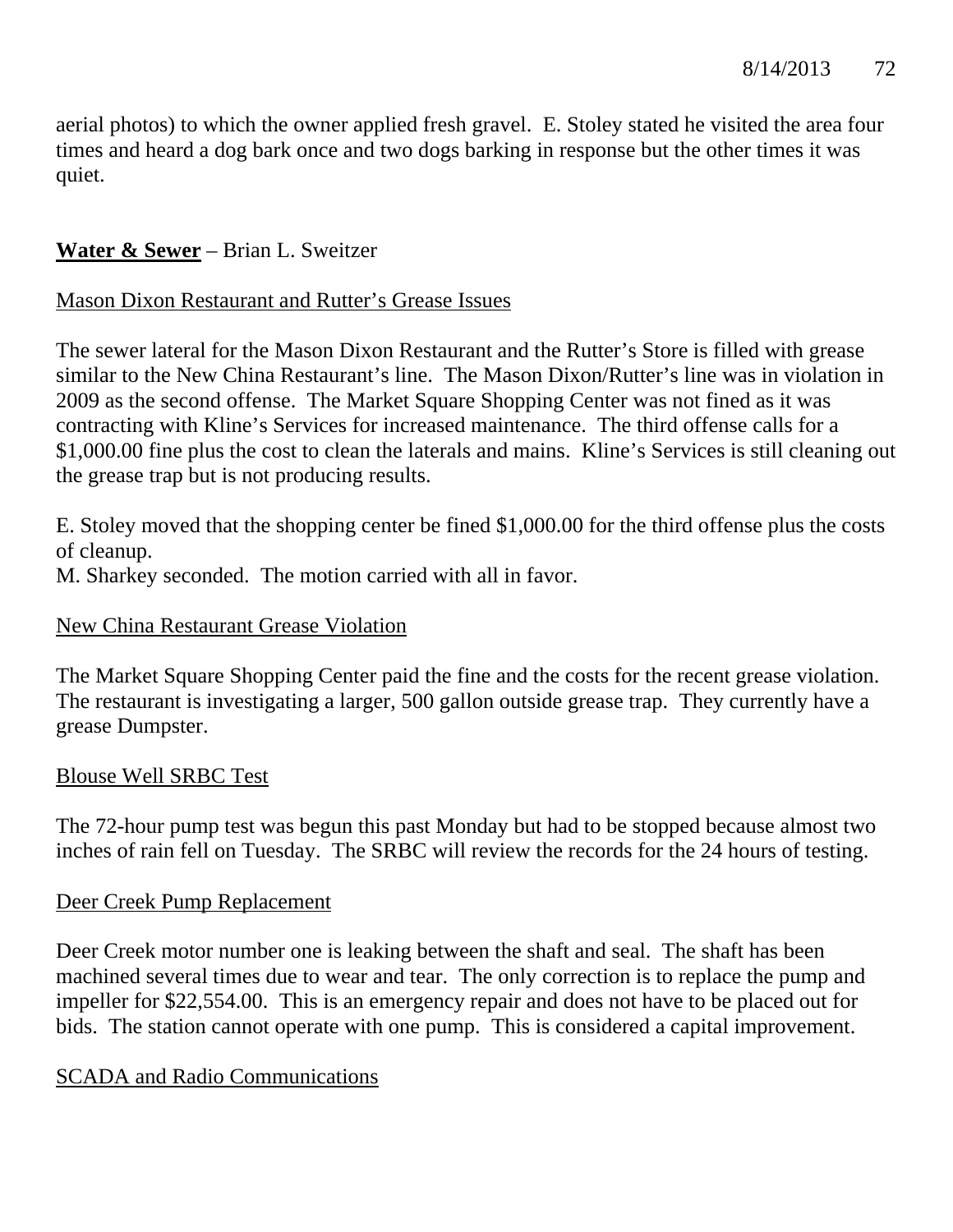Nate Kirschman and B. Sweitzer will meet with Control Systems 21 on August 20 to study the Borough's water and sewer systems with regard to radio communications and budgeting.

# **Public Roads & Lighting** – Eric W. Stoley

## Street Light Resolution

E. Stoley moved to adopt Resolution number 2013-6 for a new street light in Heathcote Glen II. C. Skoglind seconded. The motion carried with all in favor.

## Bridle Road Paving

Paving will begin after Labor Day. Residents will be notified once a date is given.

## West Clearview Drive Storm Pipe

This project will be started next week.

## Interstate I-83 and Route 851 Traffic Signal Markings

A complaint was sent to Rep. Stan Saylor that there were no pedestrian markings at this intersection. Shrewsbury Township has requested help in installing thermoplastic markings at the two traffic signals. This is for turn arrows, stop bars and for pedestrian crossings. It was the consensus that to encourage and direct pedestrians to walk through the overpass would be dangerous. B. Sweitzer was asked to contact the Township that we are willing to install the turn arrows and stop bars, but not the pedestrian crossing markings.

# **Public Lands, Buildings and Finance** – Christopher M. Skoglind

## Final Audit Report

- C. Skoglind moved to approve the final audit report as presented.
- E. Stoley seconded. The motion carried with all in favor.

## Quote for Auditing Services

SF & Company submitted the following fees for future audits: 2013 - \$16,800.00; 2014 - \$17,650.00; and 2014 - \$18,500.00.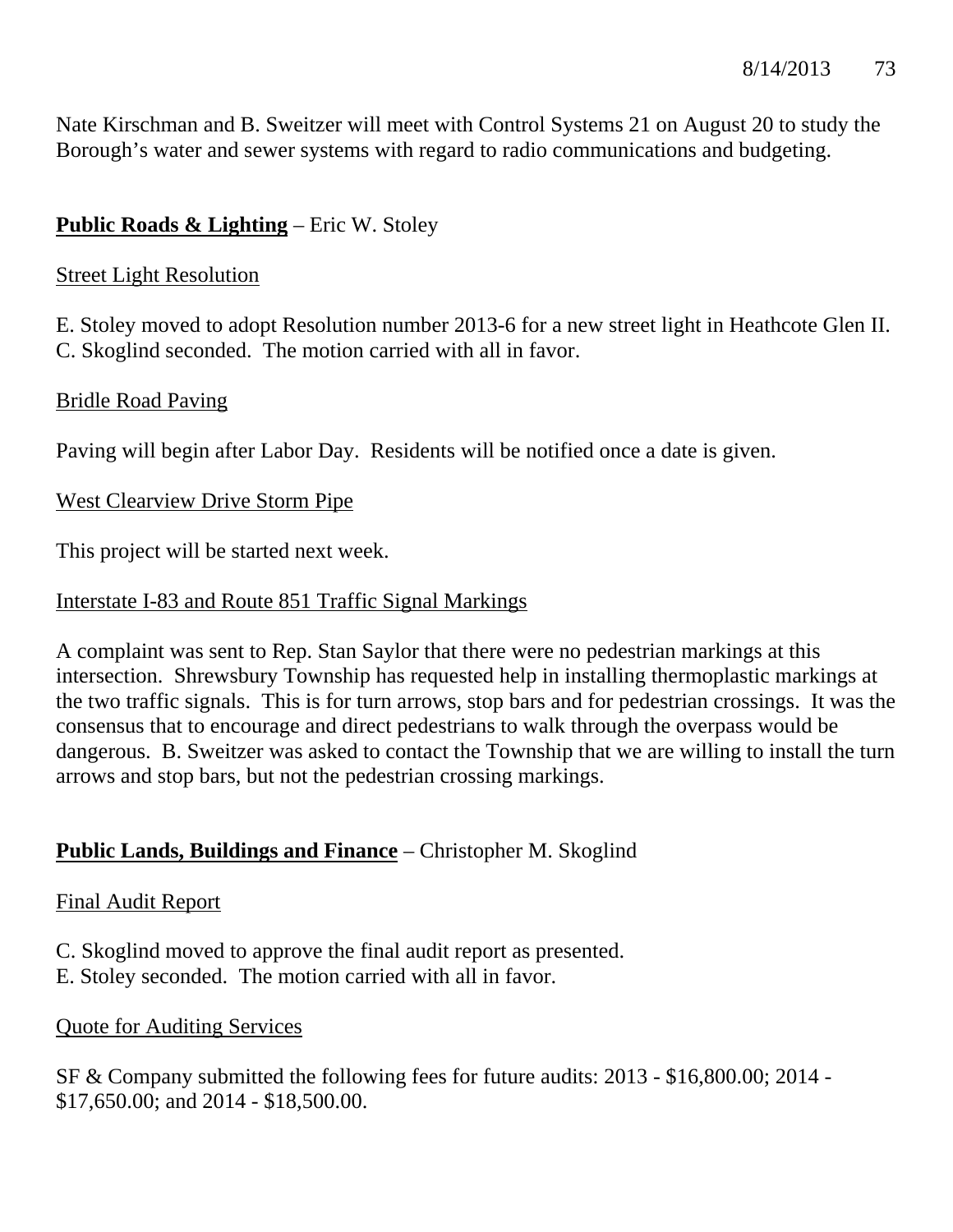- C. Skoglind moved to accept the fee proposal as stated.
- M. Sharkey seconded. The motion carried with all in favor.

# New Dump Truck and Plow

The new Freightliner dump truck and plow are ordered and should arrive in October. The cost is \$135,184.00.

# Graffiti

The playground pavilion, band shell, restroom building, dugouts, municipal buildings and the former library building all experienced spray painting graffiti. The perpetrators were caught at the fire hall by our summer employee/volunteer fireman, Brendon Kroner and two others. The police responded and the perpetrators admitted to the vandalism.

## Budget Meeting Dates

Dates will be scheduled next month.

# Carl Munch Picnic Table

C. Munch donated a picnic table to the Borough last month and it has been placed under the band shell.

## Playground Generator Building

The exterior of this building is deteriorating and the cost of the repairs would be \$800.00. B. Sweitzer stated a Scout plans to use this as his Eagle Scout project. Council authorized the work to be done at a cost not to exceed \$1,000.00.

# **ENGINEER'S REPORT**

# Stormwater Ordinance

E. Stoley asked if the reference to a 10 ft. x 10 ft. shed could be referenced as 100 square ft. shed.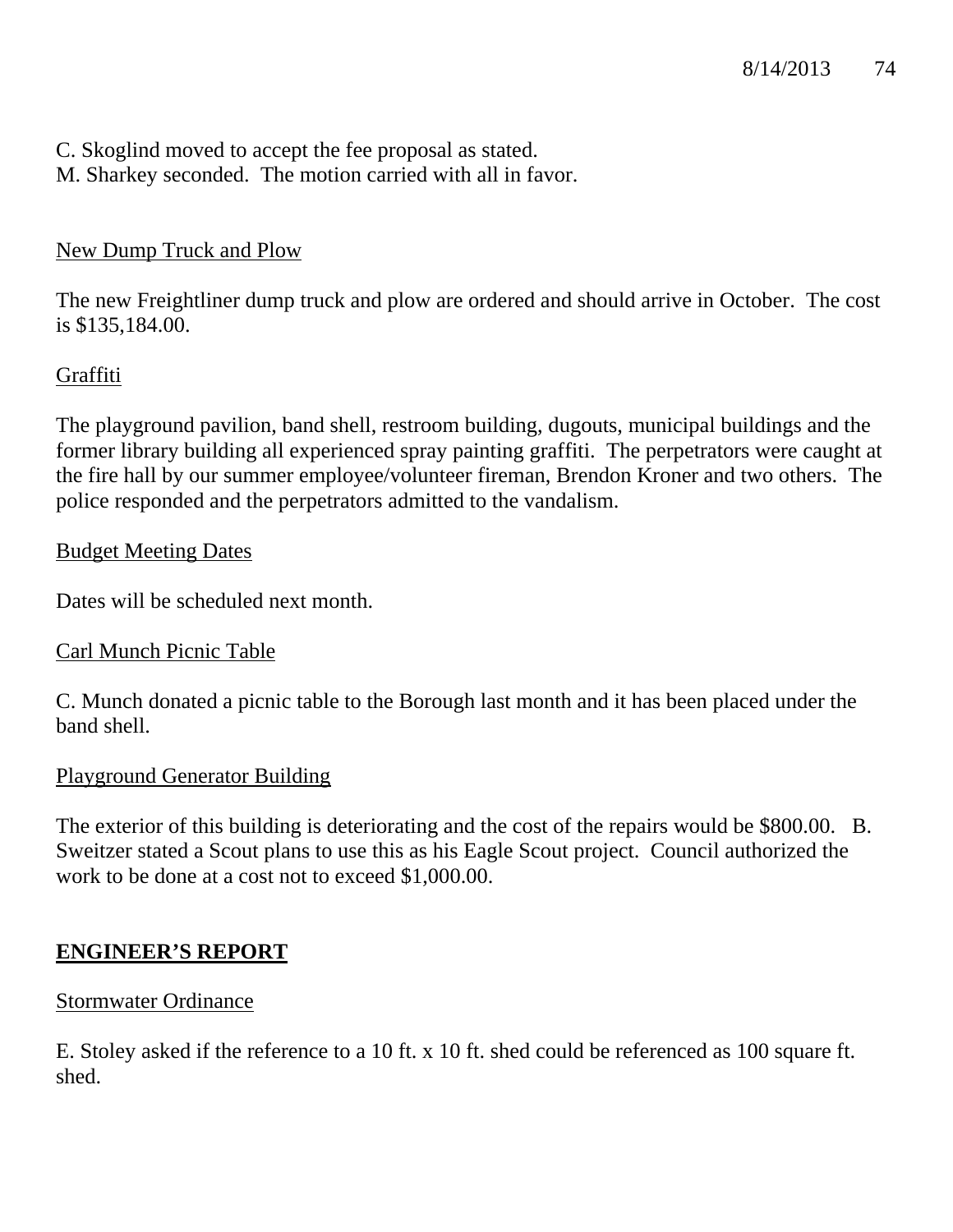E. Stoley moved to authorize Sol. Rehmeyer to advertise the ordinance for adoption.

C. Skoglind seconded. The motion carried with all in favor.

# Woodland Tank

Bids for the work will be received on September 10 so the project can be awarded at the September 11 Council meeting.

# Southern Farms Sewer Project

Eng. Lipinski's office reviewed the video of the work and found some concerns. The \$47,194.45 retainage will be held until the problems have been addressed.

# Brookview Meadows Sanitary Sewer Repair

Construction should begin in the next two weeks.

# Windy Hill Road Bridge Replacement

The Borough will receive a check from PennDOT in the amount of \$10,445.34 and the Borough will send an invoice to PennDOT in the amount of \$23,223.63 which is our share of the construction.

# Heathcote Glen II

Construction is underway and the public improvements are being inspected. As-builts are needed for the sanitary sewer and water system drawings. A letter was sent to the developer.

# 95 East Forrest Avenue Fill

Eng. Lipinski is receiving delivery ticket information from the quarry for the material. It is mostly clay and if it appears to be impervious, it will be classified as such. The developer needs to be reminded that when the grade is done, there need to be contours. Currently, it appears the northeast and northwest corners look too high. There will not be a retaining wall on the east side; it will be sloped.

# Locating Manholes for GIS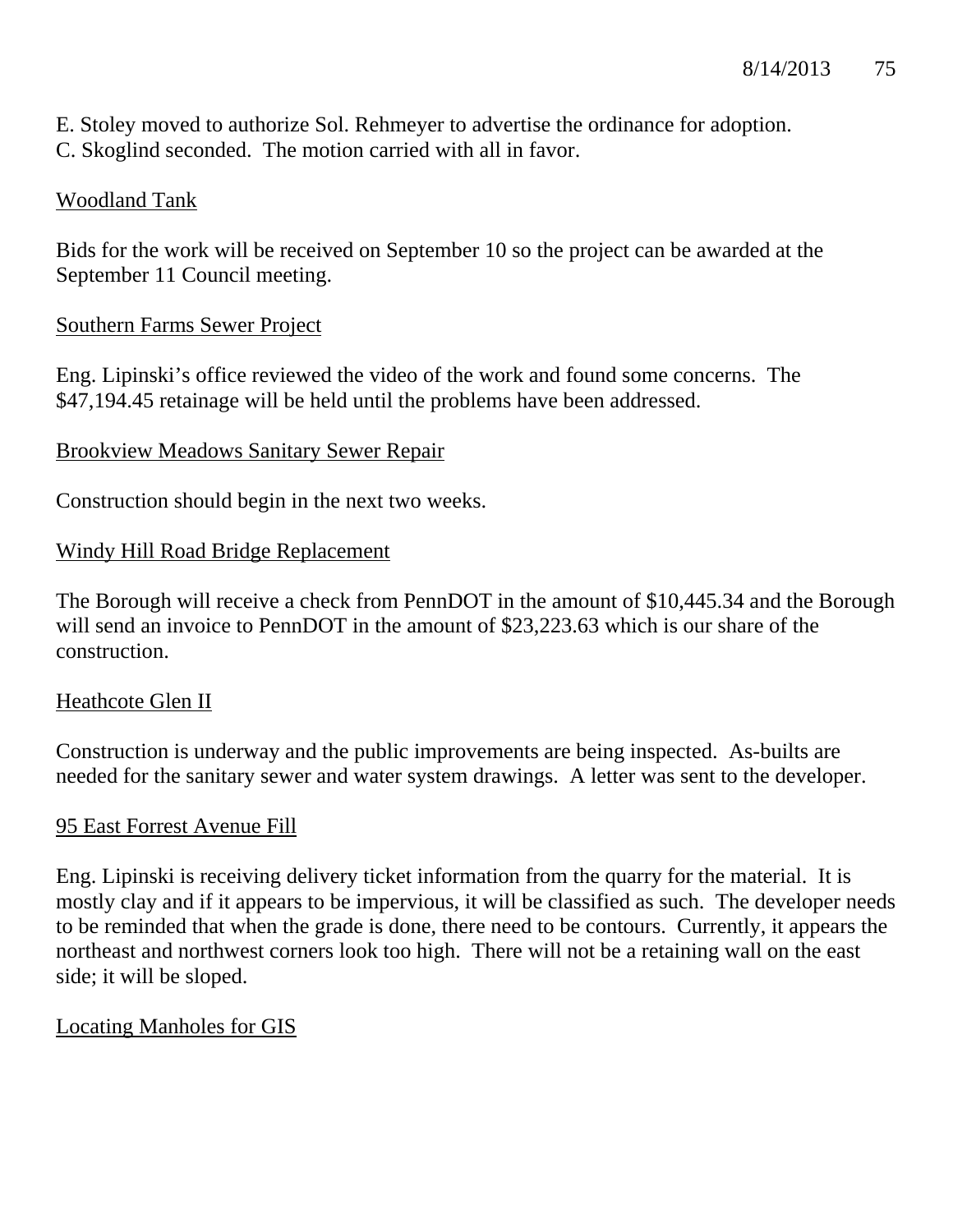The project is slightly underbudget. With the extra monies remaining, four or five permanent reference monuments could be placed on Borough-owned property. Clear site is needed. Council gave Eng. Lipinski permission to proceed.

# **SOLICITOR'S REPORT**

## Comcast Cable Franchise Agreement

Sol. Rehmeyer's office provided executed copies of the Ordinance, Franchise Agreement and Side Agreement to Comcast. When a fully executed copy of the Franchise Agreement is received from Comcast, the Borough will receive a copy.

## Eitzert Farms

The attorney for the developer stated that it may be possible the storm water improvements may need to be updated as required by DEP. Those changes would change some of the costs of the public improvements and an updated estimate for those costs will be done in the next few months. The PennDOT Highway Occupancy Permit did not expire, as previously thought by the developer.

## Covington Ridge III

The contact for S & A Homes is still working on the expected costs for the public improvements.

# Refuse and Recyclable Collection Specifications

The bid specifications were advertised as authorized at the July meeting. Bids may be opened on September 11. There is no separation of leaves that are collected as part of the regular trash during November, December, and January and the haulers do not have to keep refuse collected from Shrewsbury Borough separate. They have a way of keeping track of the amount collected in each municipality.

#### PennDOT EDU Agreement

The Agreement has been signed by PennDOT and we are anticipating a check to be sent to the Borough.

## Storm Water Management Ordinance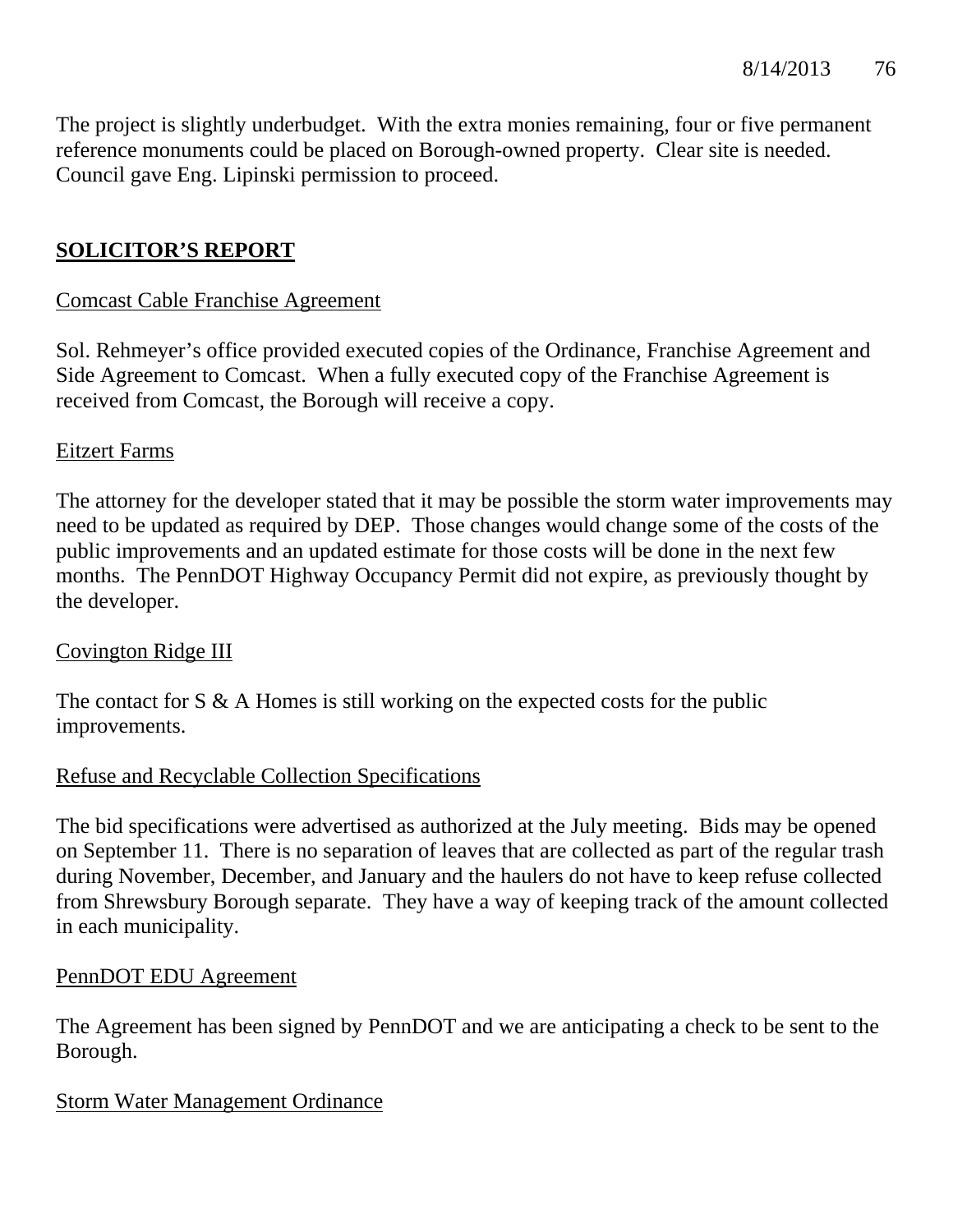The ordinance will be advertised with the plan to adopt the ordinance at the October meeting.

# **Public Safety, Welfare and Personnel** – Michael G. Sharkey

#### Employee Cell Phones

B. Sweitzer brought up that rather than the employees carrying their personal cell phone and a Borough-issued phone, that the Sprint plan be dropped and reimburse the employee so much a month toward their personal phone plan that will be used on the job as well. M. Sharkey mentioned that an initial amount could be given toward a device and then so much a month maximum to be paid to that employee. B. Sweitzer was asked to present a proposal for a one time acquisition and to include the monthly fee.

## **Secretary's Report** – Cindy L. Bosley

#### Animal Control Contract

The current animal control officer will be retiring at the end of the year and the Secretary is getting proposals to review for her replacement.

## **York Adams Tax Bureau** – Michael G. Sharkey

M. Sharkey stated he could not attend the most recent meeting and the draft minutes have not been received.

## **Subdivision, Land Development & Zoning** – Eric W. Stoley

#### Updated Fee Schedule Proposal

E. Stoley proposed the following fee adjustments:

 Special exceptions - \$500.00 plus costs for all classes; Interpretation appeals from zoning officer for Residential, non-profit, and Village charge \$500.00 plus costs and for Commercial/Industrial charge \$1,000.00 plus costs; Variances – Residential \$500.00 plus costs; non-profit and Village - \$750.00 plus